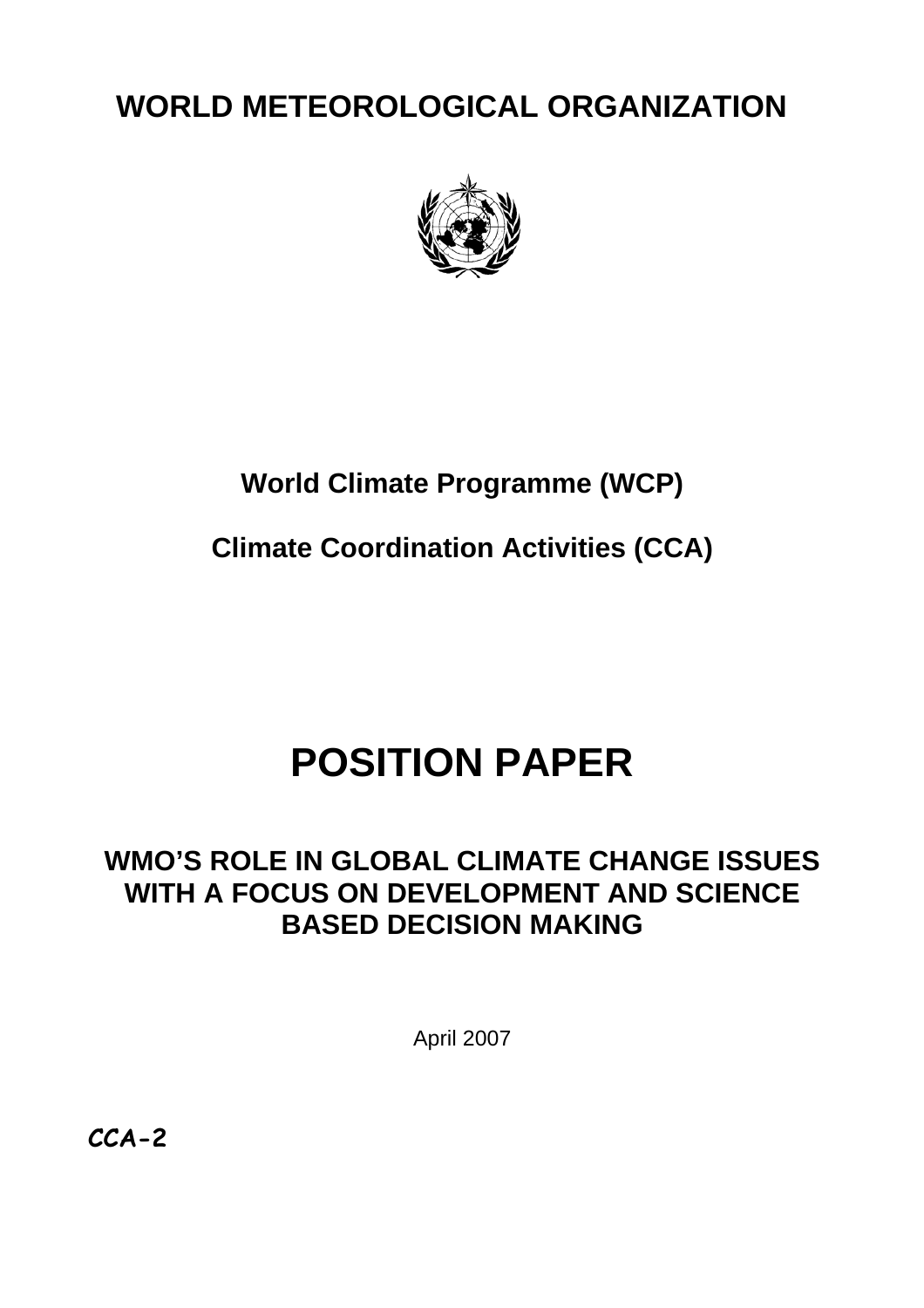### **POSITION PAPER**

#### **WMO's Role in Global Climate Change Issues with a focus on Development and Science based Decision Making**

#### **Executive summary**

The World Meteorological Organization (WMO) is the UN system's authoritative voice on the state and behaviour of the Earth's atmosphere including its interaction with the oceans, the climate and water resources. Its leading role in the coordination of international climate issues dates back to 1929 when the International Meteorological Organization established a Commission for Climatology. It was WMO that, in 1976, issued the first authoritative statement on the accumulation of carbon dioxide in the atmosphere and the potential impacts on climate. As a result in 1988, WMO and UNEP<sup>[1](#page-1-0)</sup> jointly established the IPCC<sup>[2](#page-1-1)</sup>, which has been critical in providing regular assessments of climate science, potential impact of climate change and of policy options, including mitigation and adaptation to climate variability and change. Furthermore, WMO in cooperation with UNEP, FAO, UNESCO and its  $IOC<sup>3</sup>$  $IOC<sup>3</sup>$  $IOC<sup>3</sup>$ , and  $ICSU<sup>4</sup>$  $ICSU<sup>4</sup>$  $ICSU<sup>4</sup>$  established the  $GOS<sup>5</sup>$  $GOS<sup>5</sup>$  $GOS<sup>5</sup>$  to ensure systematic observation for climate change studies. WMO considers UNFCCC and other legal instruments such as the Kyoto Protocol to be the basis for future climate change debate and actions. Through a global partnership in capacity building, training, education and public awareness at all levels; WMO provides active support to the achievement of the UN MDGs<sup>[6](#page-1-5)</sup> such as eradicating extreme poverty and hunger and ensuring environmental sustainability. Scientific evidence strongly suggests that the consequences of climate change are grave and have an adverse effect on societies, particularly in developing countries. It is therefore essential that decision-makers are able to formulate their policies based on the latest unbiased, scientific data such as that provided by WMO and its Members - the National Meteorological and Hydrological Services. On the other hand, WMO's joint programmes such as the WCRP<sup>[7](#page-1-6)</sup> play a crucial role in narrowing uncertainties. particularly in the determination of the rate of climate change, the impacts on regional scales where society and environment are most vulnerable and the occurrence of extremes and sea level rise.

#### **Introduction**

 $\overline{a}$ 

1. WMO provides world leadership in expertise and international cooperation in weather, climate, hydrology and water resources, and related environmental issues, and thereby contributes to the safety and well being of people throughout the world and to the economic benefit of all nations.

2. WMO initiatives have significantly enhanced the understanding of the complex Earth climate system. These include the identification and analysis of critical environmental phenomena, such as increase in greenhouse gases and related global warming, climate variability and change, natural disasters, air and water pollution, depletion of the ozone layer, acid rain, and by bringing to the world's attention their status and their potential dangers. WMO's leading role in the coordination of international climate issues dates back to 1929 when the International Meteorological Organization established a Commission for Climatology.

3. WMO's strategies have been designed to respond to a number of challenges related to weather, climate and water issues. Climate change and its impacts, one of the most serious problems facing global sustainable development, is of great concern to humanity and is being

<span id="page-1-0"></span><sup>1</sup> United Nations Environment Programme (UNEP)

<span id="page-1-1"></span><sup>&</sup>lt;sup>2</sup> Intergovernmental Panel on Climate Change (IPCC)

<span id="page-1-2"></span> $3$  Intergovernmental Oceanographic Commission (IOC)

<span id="page-1-3"></span><sup>4</sup> International Council for Science (ICSU)

<span id="page-1-4"></span><sup>&</sup>lt;sup>5</sup> Global Climate Observing System (GCOS)

<span id="page-1-5"></span><sup>6</sup> Millennium Development Goals (MDGs)

<span id="page-1-6"></span><sup>7</sup> World Climate Research Programme (WCRP)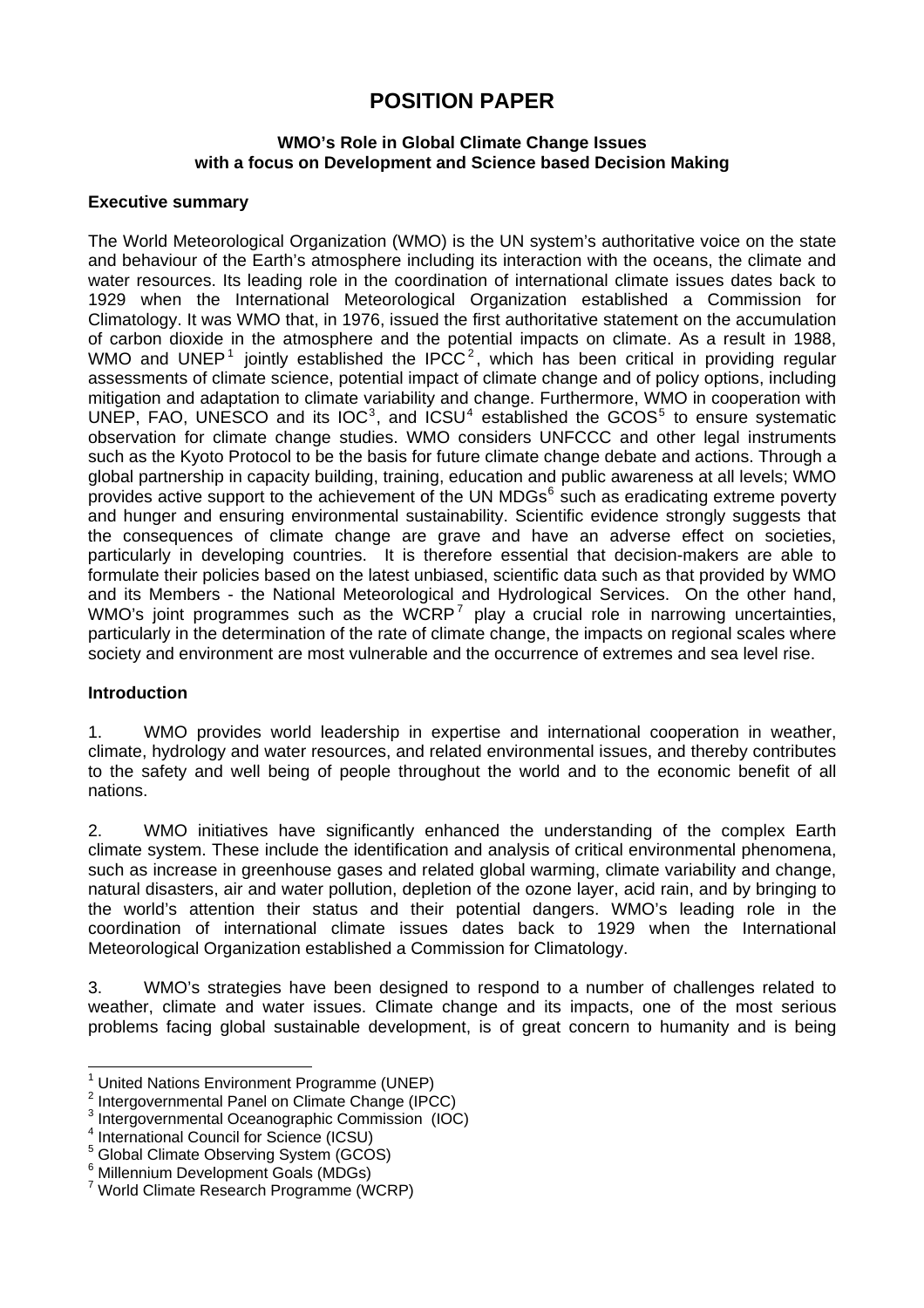addressed by several global, regional and national organizations and institutions. Even if mitigation actions such as greenhouse gas emission reductions can help slow the rate of climate change, it is widely acknowledged that human activity is modifying the climate, with the increased possibility of extreme changes. Adaptation through a range of technical, regulatory, and behavioural changes, is one of the mechanisms available to society for dealing with climate change. WMO, in collaboration with its Member States comprising a global network of NMHSs<sup>[8](#page-2-0)</sup>, plays a crucial role in weather and climate observation, monitoring, scientific understanding of climate processes, and the development of clear, precise and user-targeted information and climate predictions. By providing sector-specific climate services, including advice, tools and expertise, WMO and its Members work towards meeting the needs and requirements of adaptation strategies as well as decision-making.

4. It was WMO that, in 1976, issued the first authoritative statement on the accumulation of carbon dioxide in the atmosphere and the potential impacts on climate. This was a key trigger that focused the attention of policy makers to the potential threat of climate change and its impacts for generations to come. As a result in 1988, WMO and UNEP jointly established the IPCC, which has been critical in providing regular assessments of climate science, potential impact of climate change and of policy options. WMO and its affiliated programmes have been the principal provider of the scientific and technical information that underpins the IPCC's assessments. The IPCC assessment, of which the AR4 $<sup>9</sup>$  $<sup>9</sup>$  $<sup>9</sup>$  has recently been released, provides a reference scientific</sup> framework as a basis for contemporary climate change discussions.

5. WMO in cooperation with UNEP, FAO, UNESCO and its IOC, and ICSU organized the First World Climate Conference in 1979 and the Second World Climate Conference in 1990. The Conferences were important milestones in the development of climate as a  $21<sup>st</sup>$  century issue of international importance, which led to building awareness, reaching consensus and triggering actions. First World Climate Conference (FWCC) led to the establishment of the WCRP originally jointly with ICSU (and later with IOC). The Second World Climate Conference (SWCC) called for the establishment of a climate convention, adding momentum to international efforts that resulted in the development of the UNFCCC $10$  in 1992. The SWCC also led to the establishment of the GCOS and to recommendations on future WCP activities.

6. WMO considers UNFCCC and other legal instruments such as the Kyoto Protocol to be the basis for future climate change debate and actions. WMO emphasizes the importance of linkages between the UNFCCC to other international agreements and conventions. WMO recognizes that future climate change policies would require the consideration of climate change, energy, socio economic issues and sustainable development. As far as adverse impacts of climate change are concerned, WMO emphasises the need to make reference to the relationship between climate change and natural disasters (floods, droughts, heat waves, etc.) and supports adaptation practices supplemented by mitigation. WMO welcomes the COP-12 initiative, which adopted the 'Nairobi Programme of Work on Impacts, Vulnerability and Adaptation to Climate Change' and officially recognized the role of WMO and NMHSs in the programme. To this effect, WMO Members feel committed to take a proactive role in planning national and regional programmes on adaptation to climate variability and change and participate in the implementation of the Nairobi Programme of Work based on the modalities and deliverables identified in the WMO Concept Paper.

7. WMO also actively supports other UN climate-related Conventions such as the UNCCD<sup>[11](#page-2-3)</sup>. UNCBD<sup>[12](#page-2-4)</sup>, the Vienna Convention on the Protection of the Ozone Layer and its Montreal Protocol and Amendments. The UN General Assembly declared 2006 as the  $IYDD<sup>13</sup>$  $IYDD<sup>13</sup>$  $IYDD<sup>13</sup>$  and WMO actively cooperated with UNCCD in the implementation of IYDD. WMO contributes actively to the activities

<span id="page-2-0"></span><sup>&</sup>lt;sup>8</sup> National Meteorological and Hydrological Services (NMHSs)

<span id="page-2-1"></span><sup>&</sup>lt;sup>9</sup> Fourth Assessment Report (AR4)

<span id="page-2-2"></span><sup>&</sup>lt;sup>10</sup> UN Framework Convention on Climate Change (UNFCCC)<br><sup>11</sup> United Nations Convention to Combat Desertification (UNCCD)<br><sup>12</sup> United Nations Convention on Biodiversity (UNCBD)<br><sup>13</sup> International Year on Deserts and Desert

<span id="page-2-4"></span><span id="page-2-3"></span>

<span id="page-2-5"></span>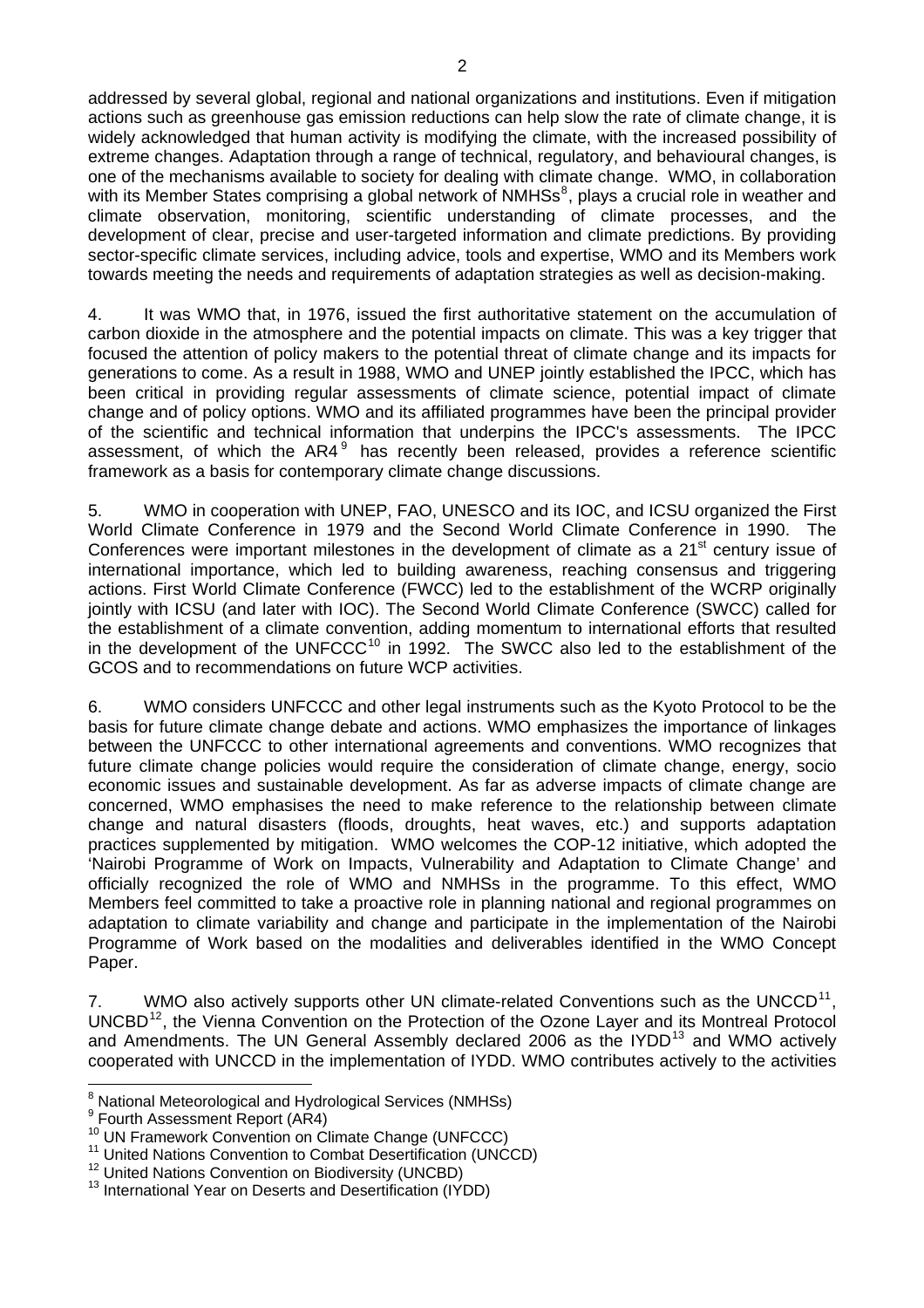of  $AHTEG<sup>14</sup>$  $AHTEG<sup>14</sup>$  $AHTEG<sup>14</sup>$  on biological diversity and climate change, on understanding the linkages between biodiversity and climate change. The year 2008 has also been declared the International Year of Planet Earth in which WMO has begun and will continue to cooperate with UNESCO and the  $IUGS<sup>15</sup>$  $IUGS<sup>15</sup>$  $IUGS<sup>15</sup>$  in its implementation.

8. WMO, through a global partnership in capacity building, training, education and public awareness at all levels, contributes to mobilizing support for international action to address climate change. It provides active support towards the achievement of the MDGs such as eradicating extreme poverty and hunger and ensuring environmental sustainability through a vast reservoir of expertise and knowledge, among its Members states, Programmes, Technical Commissions, partner institutions and organizations. Regional Climate Outlook Forums initiated and supported by the WCP<sup>[16](#page-3-2)</sup> of WMO in different parts of the world, for example, provide an effective mechanism for capacity building at the regional level, particularly in developing countries.

9. WMO has recently begun planning with other UN Agencies and Governments for the WCC-3<sup>[17](#page-3-3)</sup>. WMO believes that such a mechanism can contribute to already established initiatives like the UK-led post Gleneagles dialogue on climate change. In addition, the International Conference would help developing countries and regions leverage existing expertise and knowledge for their decision-support systems and tools that are relevant to their local needs.

10. WMO has stressed the urgent need for governments to provide adequate support for National Meteorological and Hydrological Services, to ensure that they utilize the latest technologies and current scientific knowledge. These will further improve the accuracy of climate information and prediction services that they offer to communities, policy makers and users. In this regard, partnerships across disciplines and institutions at national and international levels are essential and actively fostered.

#### **Observation and Monitoring**

11. WMO manages an IOS<sup>[18](#page-3-4)</sup>, which comprises of unique complex networks in space, in the atmosphere, on land and at sea, operated by its Member States. The network records and reports on weather, climate and natural environment and makes a substantial contribution to the delivery of increasingly accurate and reliable information on weather, water, climate and the environment worldwide.

12. Data collected through WMO's  $GOS<sup>19</sup>$  $GOS<sup>19</sup>$  $GOS<sup>19</sup>$  gives a clear indication that globally averaged surface temperatures have increased since the beginning of instrumental records in 1861. Over the 20th century, this increase was about 0.74°C; however, the linear warming trend over the last 50 years is nearly twice that for the last 100 years. Moreover, analyses of indirect data for the Northern Hemisphere indicate that the late 20th century warmth was unprecedented for at least the past millennium.

13. Over the same period, the 1990s was the warmest decade, 1998 the warmest year with 2005, the second warmest. Should atmospheric concentrations of greenhouse gases double compared to pre-industrial levels, the projected temperature rise by the end of the present century would likely be around 3°C.

14. Scientific evidence strongly suggests that the consequences of climate change are grave and have an adverse effect on societies, particularly in developing countries. It is therefore essential that decision-makers are able to formulate their policies based on the latest unbiased,

<span id="page-3-0"></span><sup>&</sup>lt;sup>14</sup> Ad Hoc Technical Expert Group (AHTEG)

<span id="page-3-1"></span><sup>&</sup>lt;sup>15</sup> International Union of Geological Sciences (IUGS)<br><sup>16</sup> World Climate Programme (WCP)<br><sup>17</sup> World Climate Conference-3 (WCC-3)<br><sup>18</sup> Integrated Global Observing System (WMO-IOS)<br><sup>19</sup> Global Observing System (GOS)

<span id="page-3-2"></span>

<span id="page-3-3"></span>

<span id="page-3-4"></span>

<span id="page-3-5"></span>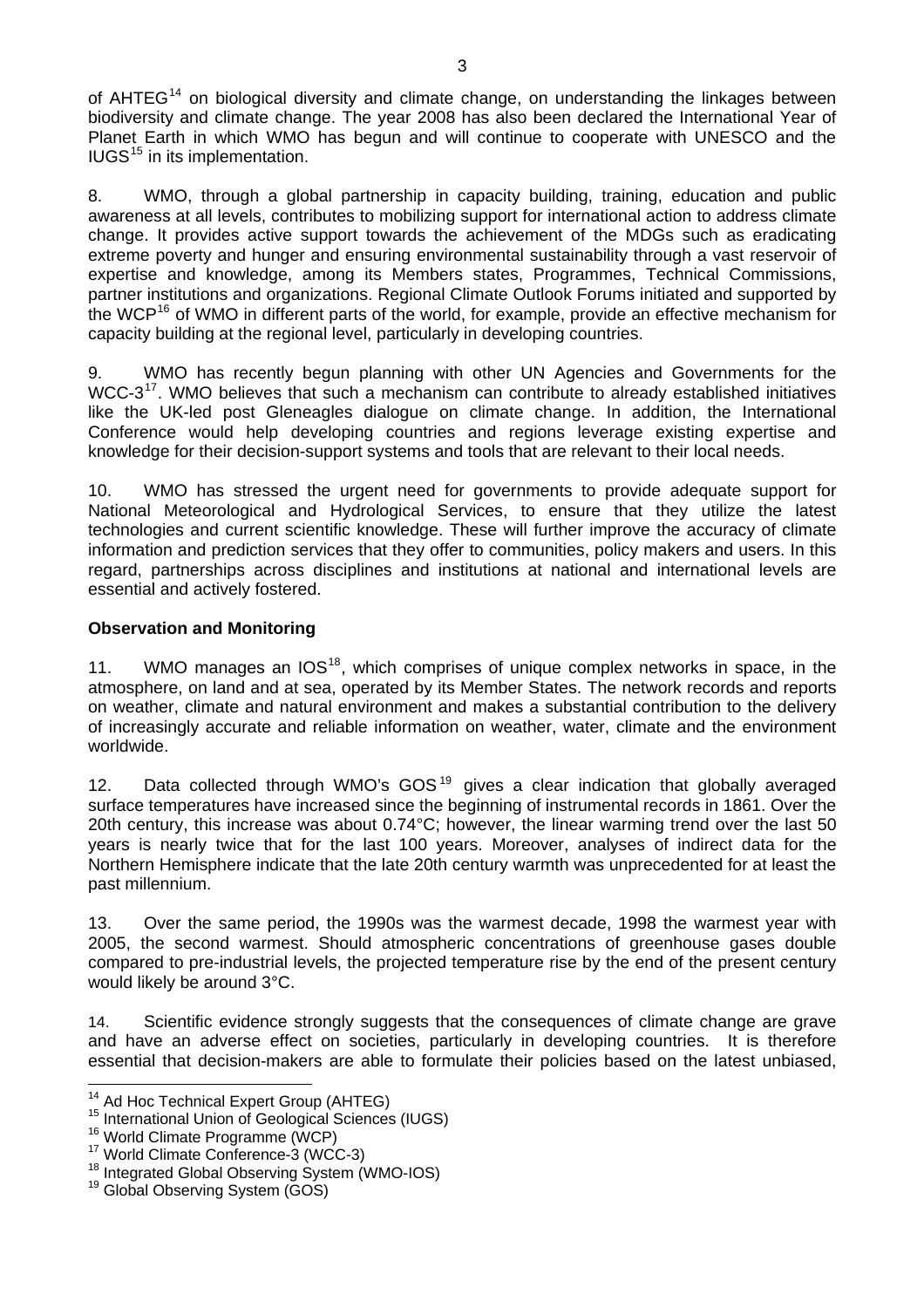scientific data such as that provided by WMO and its Members - the National Meteorological and Hydrological Services.

15. WMO along with UNEP, IOC of UNESCO and ICSU established the GCOS in 1992 to ensure that the observations and information needed to address climate-related issues are obtained and made available to all potential users. GCOS is intended to be a long-term, userdriven operational system capable of providing the comprehensive observations required for monitoring the climate system, for detecting and attributing climate change, for assessing the impacts of climate variability and change, and for supporting research toward improved understanding, modelling and prediction of the climate system. It addresses the total climate system including physical, chemical and biological properties, and atmospheric, oceanic, hydrologic, cryospheric and terrestrial processes.

16. GCOS builds upon, and works in partnership with, other existing and developing observing systems such as the WWW<sup>[20](#page-4-0)</sup>, the GOOS<sup>[21](#page-4-1)</sup>, the World Hydrological Cycle Observing System, the Global Terrestrial Observing System, and the Global Observing System and Global Atmospheric Watch of the World Meteorological Organization. A major achievement of GCOS was completion in October 2004 of the "Implementation Plan for the GCOS 10-year Implementation Plan" in support of the UNFCCC. It specifies the actions required to implement a comprehensive observing system that would characterise the state and variability of the global climate system and respond to the various needs expressed by UNFCCC. GCOS is actively involved in the recently established Group on Earth Observation, as the main contributor to the climate societal benefit area and also a potential contributor to other domains.

17. The GAW<sup>[22](#page-4-2)</sup> component of WMO focuses upon the role of atmospheric chemistry in global change and the need to include scientific data and information in the formulation of national and international policy. It consists of a partnership of managers, scientists and technical experts from 80 countries. NMHSs have the responsibility to monitor the concentration of greenhouse gases in the atmosphere. In March 2006, WMO released the first of a series of Annual Greenhouse Gas Bulletins. These bulletins represent the consensus of a consortium of networks operating since 1975. The data are reported by participating countries and archived and distributed by the World Data Centre for Greenhouse Gases at the Japan Meteorological Agency.

18. Lack of adequate and reliable comprehensive global climate data is considered to be a major constraint in developing an accurate understanding of the current and future climate variability and change, particularly in the developing and least developed countries. NMHSs, through the WMO's WCDMP<sup>[23](#page-4-3)</sup>, coordinate their efforts in capacity building, training, research and development to address this gap and provide reliable climate observations, which can be transformed into useful products for stakeholders to use in the development of their adaptation strategies. Long-term, high-quality and reliable climate instrumental time series are key information required for undertaking robust and consistent assessments in order to better understand, detect, predict and respond to global climate variability and change. WMO, in cooperation with ICSU sponsors, established WDCs<sup>[24](#page-4-4)</sup> to archive and distribute data collected from observational networks. These centres serve the whole scientific community by assembling, scrutinizing, organizing and disseminating data and information. In this regard, WMO through modern CDMSs<sup>[25](#page-4-5)</sup> aims at providing to NMHSs the complete technological and know how package which includes training on major topics in Data Management and related IT knowledge as well as the provision of technical support including high performance hardware and software sets to implement a robust climate data management infrastructure. These facilities assist Members in mainstreaming climate data into climate change adaptation. Within this framework climate extreme indices constitute a practical tool

<span id="page-4-0"></span><sup>&</sup>lt;sup>20</sup> World Weather Watch (WWW)

<span id="page-4-3"></span>

<span id="page-4-2"></span><span id="page-4-1"></span><sup>&</sup>lt;sup>21</sup> Global Ocean Observing System (GOOS)<br><sup>22</sup> Global Atmosphere Watch (GAW)<br><sup>23</sup> World Climate Data and Monitoring Program (WCDMP)<br><sup>24</sup> World Data Centers (WDCs)<br><sup>25</sup> Climate Data Management Systems (CDMSs)

<span id="page-4-4"></span>

<span id="page-4-5"></span>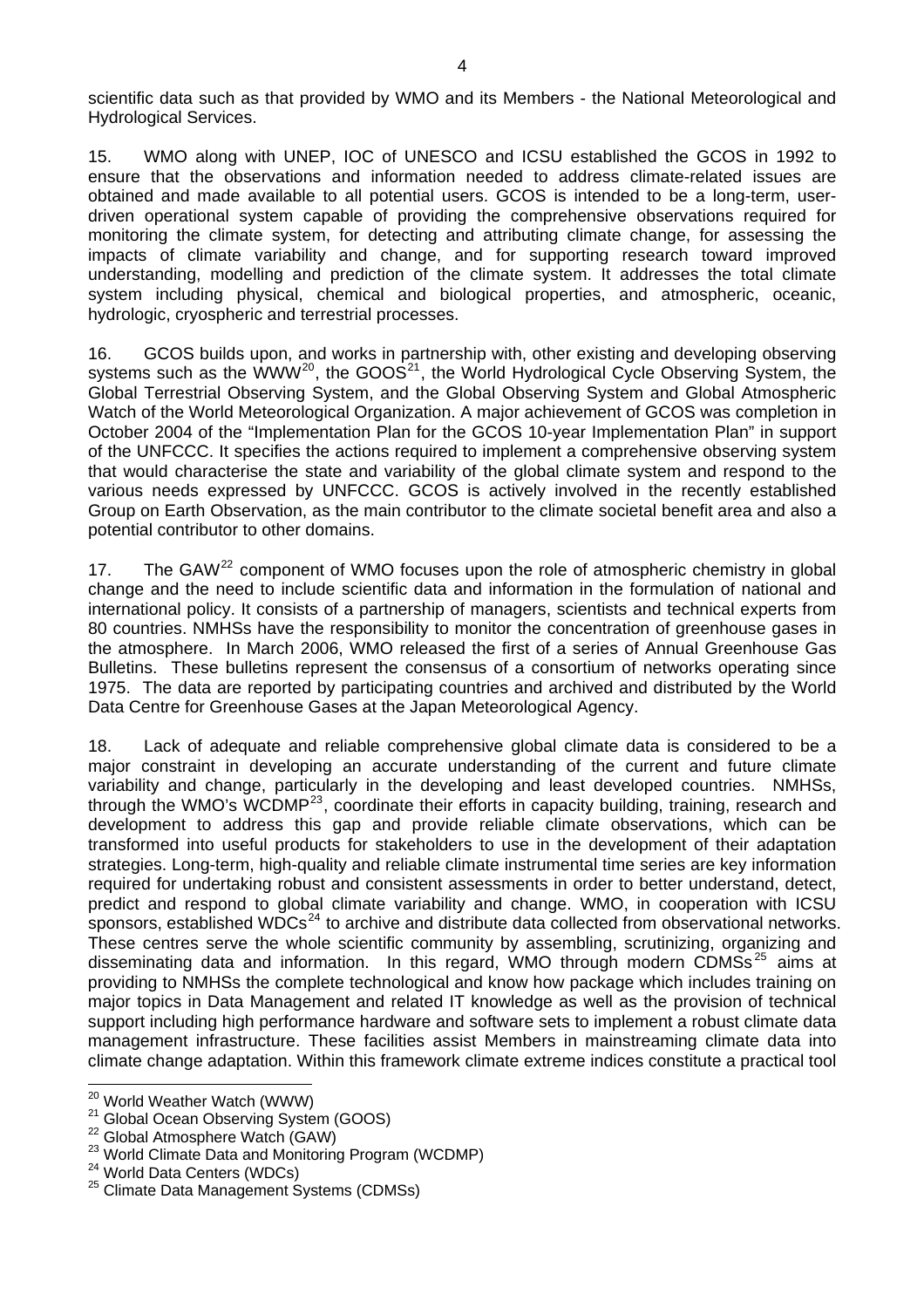for summarizing climate variability and changes at global, regional and national levels and they offer the possibility for application in various sectors particularly in agriculture, water resources, health, and energy.

19. WMO aims at providing its Member countries, especially in developing and Least Developed Countries with the most complete technological and know how package, including training on Data Management and related IT knowledge. These contribute to their capacity building and enable them to be full partners in the UNFCCC Nairobi Work Program on Impacts, Adaptation and Vulnerability to Climate change. International efforts in prospecting simple indices reflecting climate extremes have led to the definition of 27 indices summarizing temperature and precipitation extremes using daily climatological data. Under the supervision of the WCDMP, leading experts have developed software allowing quality control and homogeneity test and adjustment for large data sets as well as the computation of the indices.

20. NMHSs can contribute significantly through the development and use of modern CDMSs and through 'rescue' of historical records that are at risk of deterioration, in order to secure complete and safe long-term climate records. Improved climate observations are vital to address climate related issues. The WCDMP provides a platform for a coordinated global framework for obtaining climate data needed for climate change detection and its impacts on vulnerable sectors, research, policy information and national economic development.

21. WMO has been issuing Annual Statements on the Status of the Global Climate for the last 13 years. These statements document the extreme weather and climate events in the regional context, and provide a historical perspective on the variability and trends of climate, particularly surface temperatures that have occurred since the nineteenth century. WMO is also working with the NMHSs to develop climate change detection tools and software to compute indices that reflect the best estimate of climate trends within the countries. Through capacity building activities based on up-to-date knowledge and software, WMO assists Developing Countries and Least Developed Countries to follow quantitative and objective approaches for their contributions to the IPCC process and reporting to the UNFCCC.

#### **Climate Research**

22. Integrating new observations, advanced computational and research facilities and scientific breakthroughs is essential to progress in the inherently global task of advancing understanding of the processes that determine our climate. The WCRP, sponsored by WMO, the [ICSU,](http://www.icsu.org/index.php) and the [IOC](http://ioc.unesco.org/iocweb/index.php) of UNESCO, is uniquely positioned to draw on the totality of climate-related systems, facilities and intellectual capabilities of more than 188 countries.

23. Results from WCP and WCRP research provide a large part of the material assessed periodically by Working Group I of the IPCC in their advice to the UNFCCC. WCP and WCRP scientists and projects contribute significantly to the collection and assembling of climate observations, model development, coordination of climate model simulations and the understanding of the climate system necessary for the detection and attribution of past climate change, and the provision of climate information, including projections of future change based on various emission scenarios. These modelling activities organised and coordinated by the WCRP have been the basis for the IPCC AR4 (and past assessments), being published in 2007.

24 The WCRP CMIP3 $^{26}$  $^{26}$  $^{26}$  is about 10 times larger than previous databases for climate model output. CMIP3 is by far the largest undertaking of its kind to date, resulting in over 200 papers in scientific journals already and many more in preparation. This information provides freely available climate change projections already being accessed by over 1000 end-users establishing the basis for any adaptation plans. This impressive archive allows nations to plan effectively for climate change.

<span id="page-5-0"></span> $\overline{a}$ <sup>26</sup> Coupled Model Intercomparison Project 3 (CMIP3)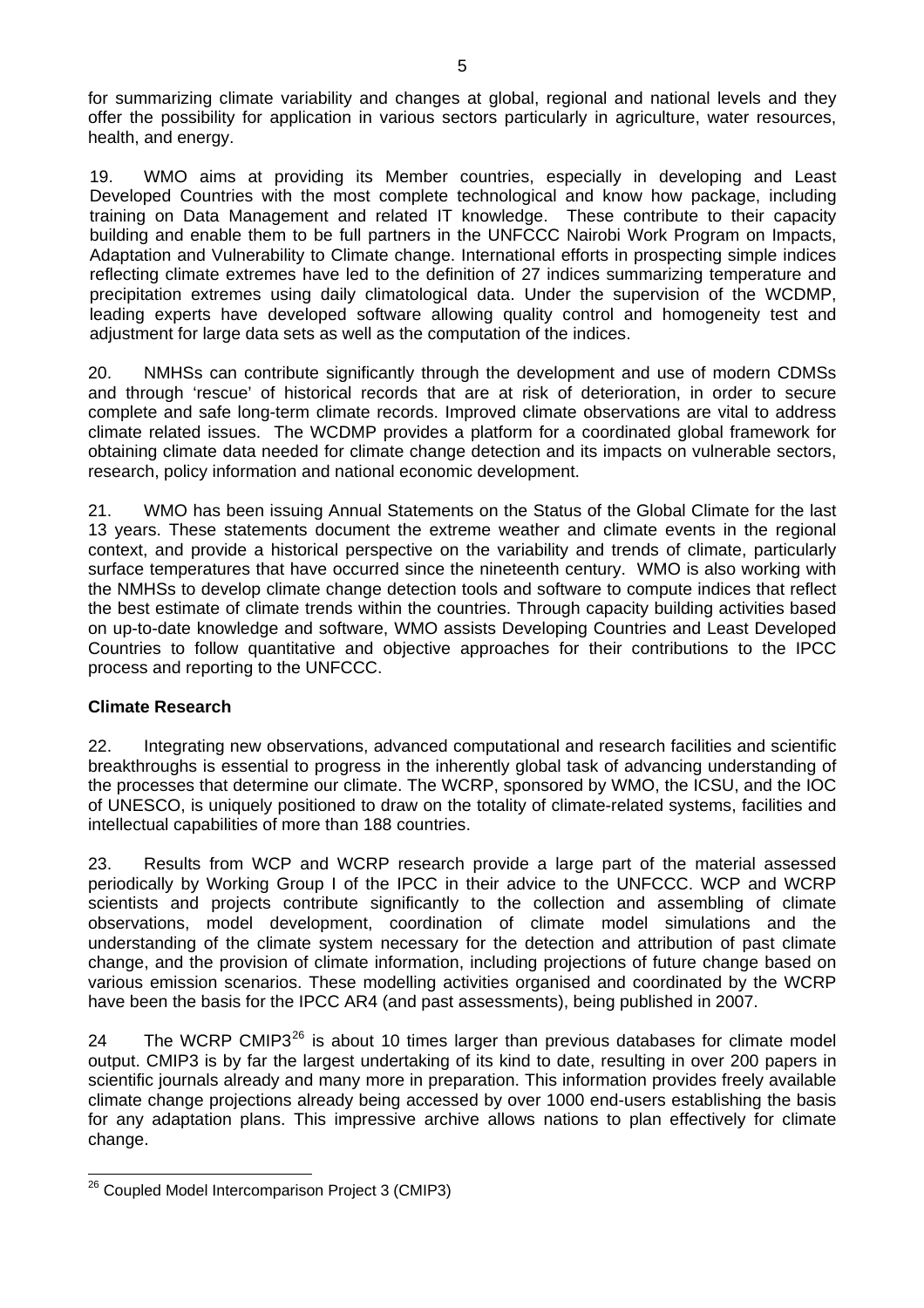25. WMO believes that adaptation to variability and change requires accurate understanding of climate projections and an intimate knowledge of the skill of predictions of specific variables in particular regions. WCRP plays a crucial role in both increasing the skill and estimating the uncertainties of these predictions and in the detection and attribution of changes in the physical climate system.

26. Concerted efforts are being made by some of the NMHSs and leading international climate modeling groups, under the coordination of the WCRP, to develop Regional Climate Models so that they become capable of providing regional scale (typically 25 x 25 km, and higher resolution with appropriate computing facilities), climate information for impact studies, to facilitate their use within the modest computational infrastructure of the developing countries, and to provide training on this information as necessary. Global efforts can be spearheaded by WMO to bridge the existing gaps between developed and developing countries in their understanding of climate change impacts through capacity building and regular updates of occurrence of extreme events and associated damages. While downscaling using regional climate models is valuable, there is an urgent need for high-resolution global simulations to capture the global teleconnections that are an integral part of weather and climate. There is an urgent need to advance from climate projection with a space resolution of approximately 100 km, insufficient for adequately to resolving cyclones, to cloud system-resolving models with resolutions of several kilometres. This will require the coordination of many scientists working together to build the next generation of climate prediction models and PetaFLOPS computers to run them on.

27. WCRP plays a crucial role in narrowing uncertainties, particularly in the determination of the rate of climate change, the impacts on regional scales where society and environment are most vulnerable and the occurrence of extremes and sea level rise. Reduction of these uncertainties requires the filling of significant gaps in observational programmes and understanding, and improved models for projection of climate change, both globally and regionally. This information is critical to enable individual nations to plan for and adapt to climate and global change.

#### **Climate Services**

28. The CLIPS<sup>[27](#page-6-0)</sup> Project of the WCASP<sup>[28](#page-6-1)</sup> is an end-to-end approach linking research, data, analysis, products including climate predictions, and services, through to end users in key socioeconomic sectors such as renewable energy, health, tourism, water resource management, agriculture and urban management. Capacity-building including training is a key aspect of the CLIPS implementation, and a number of training workshops were held by WMO across the world to create local capacities in developing and delivering user-targeted climate information. The global network of CLIPS Focal Points assists in national and regional coordination and information sharing in climate activities. RCOFs<sup>[29](#page-6-2)</sup> are one of the vehicles for developing user-driven products and services, which were successful in various regions in attracting the interest and support of sectoral user groups and in developing and disseminating seasonal climate predictions and related products. These mechanisms can be effectively expanded to include regional climate change information products.

29. Recognising that response to climate variations and change requires the capability to appreciate and properly interpret research findings and to apply them to national planning initiatives, the WCRP is focused on supporting capacity building in developing and least developed countries. Through the WMO Climate Information and Prediction Services (CLIPS) project, WCP, WCRP and its CLIVAR project, aim to develop the capacity of the NMHSs by taking advantage of the recent advances in the science of climate and in the processing and delivery of climate information, and to pass on the benefits of the improved climate services to the user community.

<span id="page-6-0"></span><sup>&</sup>lt;sup>27</sup> Climate Information and Prediction Services (CLIPS)

<span id="page-6-1"></span><sup>&</sup>lt;sup>28</sup> World Climate Applications and Services Programme (WCASP) <sup>29</sup> Regional Climate Outlook Forums (RCOFs)

<span id="page-6-2"></span>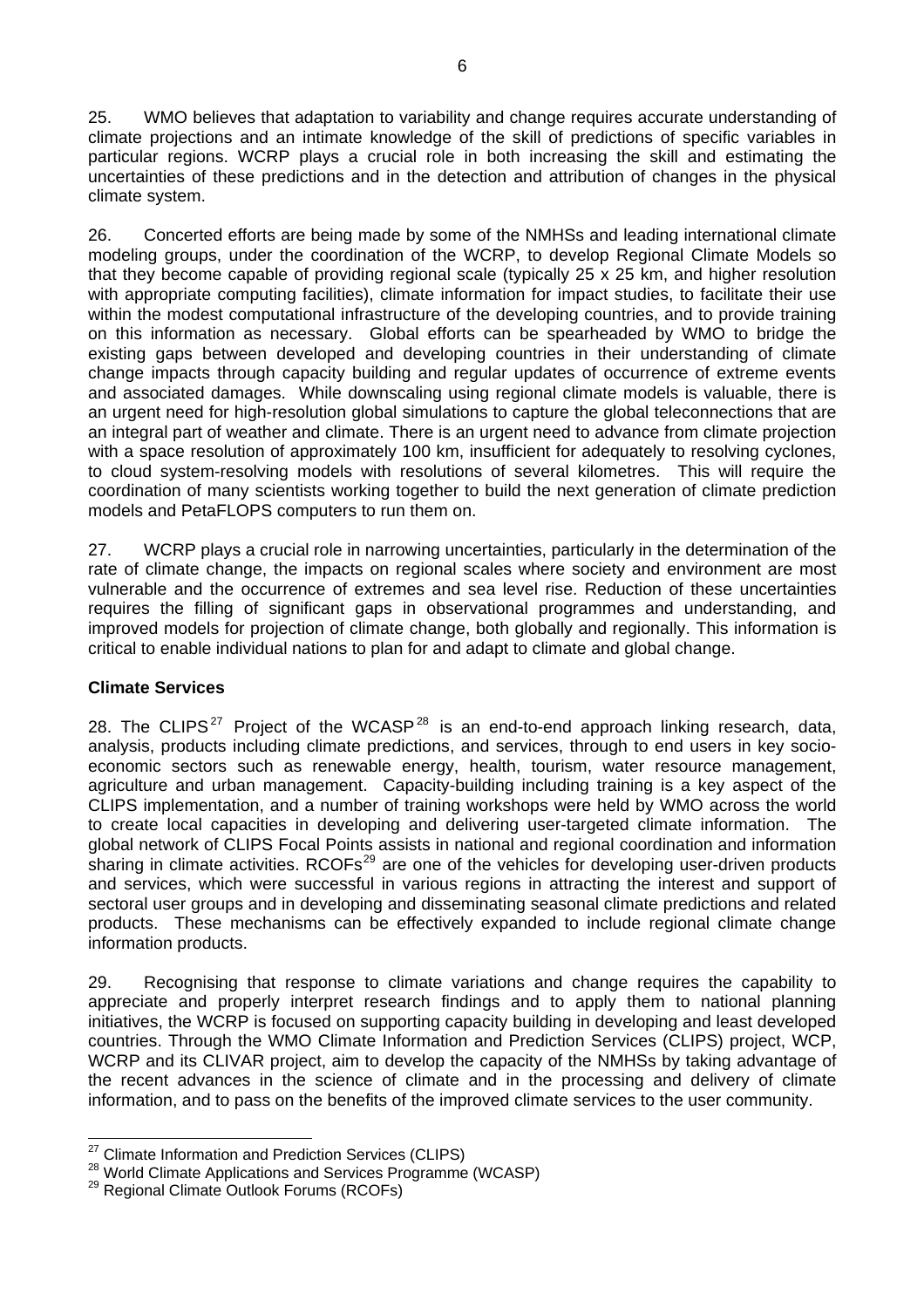[30](#page-7-0). In addition, through the VACS<sup>30</sup>, WCRP-CLIVAR aims to develop appropriate research programmes for the various regions of Africa; build capacity throughout Africa in climate science through training workshops, conferences and other activities and provide scientific advice and guidance to ongoing and future research into the variability and prediction of Africa's climate.

31. As part of the CLIPS project activities, WMO has actively supported the development of consensus-based approach to climate prediction, both at the global and regional level. With the help of leading experts spread across the world, WMO regularly prepares and issues El Niño/La Niña Updates. These products reflect a global consensus on the present and expected evolution of ENSO-related conditions and, with the national-scale advice and support of NMHSs, help users to anticipate the regional impacts associated with major ENSO-related anomalies. Depending on the nature of the regional impacts of El Niño/La Niña, these updates provide early warning of extreme climatic events such as droughts and floods. Joint WCP/CCI/DPM<sup>[31](#page-7-1)</sup> efforts are being made to develop a worldwide inventory of ENSO impacts. A number of NMHSs and research agencies have the individual capacity to develop seasonal climate predictions for their country, region or the world. RCOFs constitute an important vehicle to provide advanced information on the future climate information for the next season and beyond for developing countries, and for developing a consensus product from available individual predictions. The RCOFs have also developed partnerships in the core sectors such as agriculture, health, water, etc. with active media participation.

[32](#page-7-2). WMO is also developing  $RCCs^{32}$ , which can provide regionally focused climate prediction products using state-of-art climate models to developing and least developed countries, by However, local expertise and adequate infrastructure and organization at the national level are still needed to adapt these predictions to the national/sector context. WMO is developing a comprehensive CLIPS curriculum, which can be integrated into the national and regional training programmes to address this need.

33. WMO proactively interacts with user sectors to review opportunities and constraints in integrating climate risks and uncertainties into decision-making activities where sensitivity to climate variability and change is one of many factors to consider. WMO recognizes that the major socio-economic sectors are sensitive to climate variability and change, and that the integration of climate information into decision-making would help support the development of effective climaterelated risk management. While this requires multidisciplinary collaborations and partnerships, it is clear that strong climate programmes in NMHSs are essential to this process.

#### **Climate Applications**

34. The impact of climate variability and change on water resources depends not only on changes in the volume, timing, and quality of stream flow and recharge but also on system characteristics, changing pressures on the system, how management of the system evolves, and what adaptations to climate change are implemented. In the framework of the WCP-Water, WMO is promoting the implementation of several demonstration projects on the impact of climate variability and change on water resources in specific regions. These would demonstrate in practical terms the application of methodologies to regionalize Global Climate Models and study the impacts of climate variability and change specifically on the scale of regional and large basins water resources.

35. WMO's Agricultural Meteorology Programme assists Members in provision of meteorological and related services to the agricultural community to help develop sustainable and economically viable agricultural systems, improve production and quality, reduce losses and risks,

<span id="page-7-1"></span><span id="page-7-0"></span> $30 \over 31$  Disaster Prevention and Mitigation Programme (DPM)  $32 \over 32$  Regional Climate Centres (RCCs)

<span id="page-7-2"></span>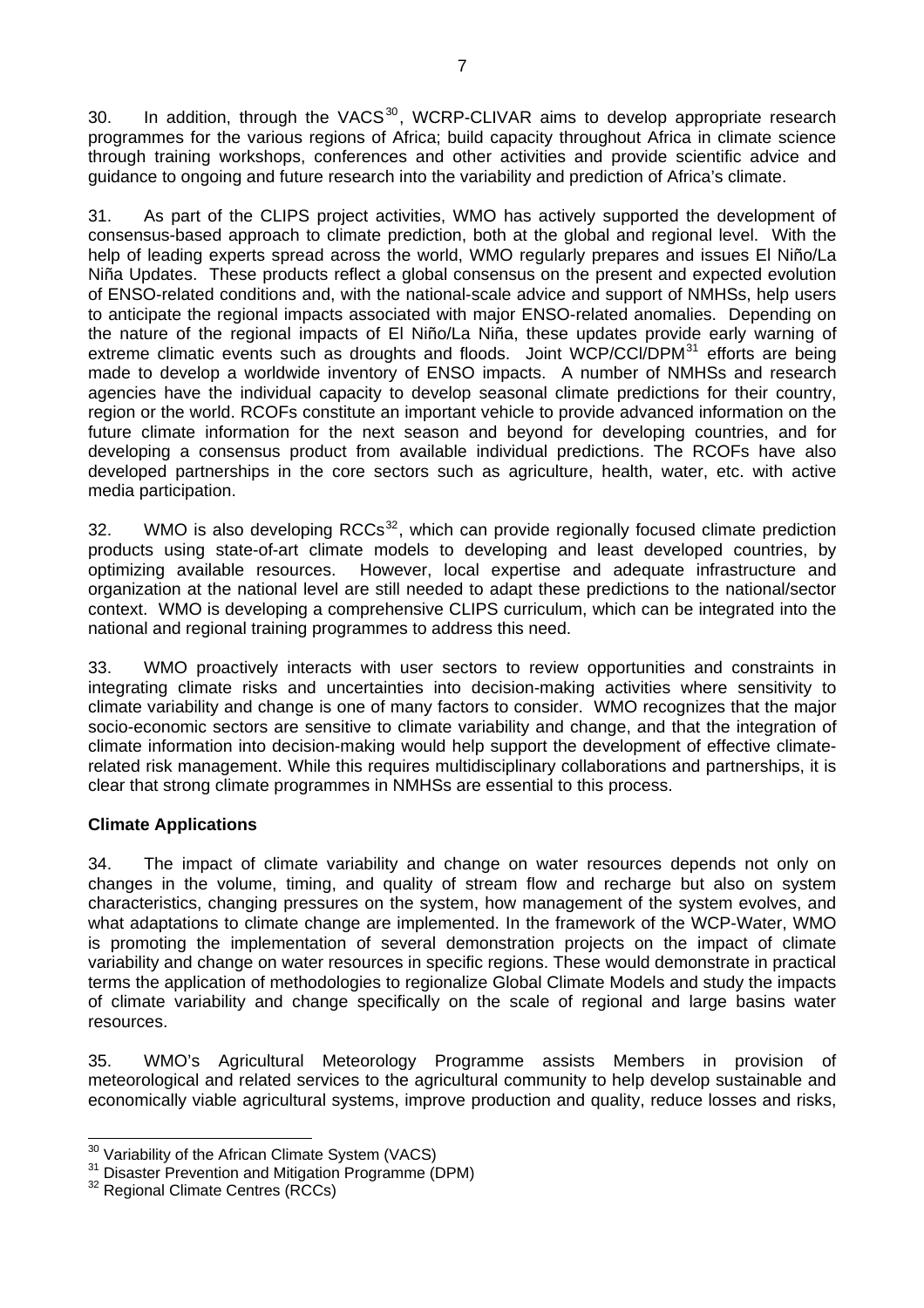decrease costs, increase efficiency in the use of water, labour and energy, conserve natural resources and decrease pollution by agricultural chemicals or other agents that contribute to the degradation of the environment. WMO Member countries are facing the need to increase food production and water resources storage capacity to satisfy the aspiration of their ever-growing populations. While weather retains its inherent variability and other environmental hazards are spreading and intensifying, people are becoming aware of the potential economic contribution of meteorology to the efficient sustainable development of their countries.

36. Agriculture is typically the most important sector in the economy of developing countries, especially in the LDCs and SIDSs. Farmers practice subsistence agriculture and the productivity of the agricultural systems depend heavily on prevailing rainfall and temperature patterns. Climate variability, climate change and seasonal shifts in meteorological parameters strongly impact agricultural productivity, affecting the food security of many vulnerable developing countries. Such services are vital to the special needs of developing countries where agriculture is a critical socioeconomic sector.

37. Weather and climate impacts on energy supply, demand and price are multi-faceted. Climate and weather data and products are being increasingly used by energy-related agencies in planning, design and operations. Tailored climate information can help enhance the exploitation of sustainable natural sources such as wind and solar energy, biomass, hydraulic, which are also environment-friendly. Weather extremes generally are much more frequent than seasonal extremes. Weather and climate information should be better integrated into the development of energy policies at various levels. Capacity building of both the climate and energy communities is of fundamental importance to improve communication of each other's needs and capabilities, so that well-planned analyses of the meteorological impacts on the energy sector can be made which can feed the development of effective tools to better manage risk in the energy sector. WMO regards climate as a resource, which offers great physical potentials for direct and indirect transformation into energy. It urges governments and the private sector to pursue energy efficiency measures particularly in the building sectors and wider use of renewable energies, (solar, wind Hydropower, etc.).

38. Tourism is currently one of the largest and fastest growing industries, and for a majority of nations it is one of the top sources of export or foreign exchange revenue. Climate change will not only impact tourism directly with changes in temperature, extreme weather events and other climatic factors, but it will have an indirect impact by transforming the natural environment that attracts tourists. WMO in partnership with the NMHSs and the international meteorological community is making an important contribution by providing relevant information to the tourism sector in order to reduce the adverse consequences of weather and climate extremes for tourism operators. At the same time WMO is joining with UNWTO $33$  and the tourism sector to maximize the benefits of favourable weather conditions and changes in climate. In this way both organizations are raising awareness levels about the sensitivity of tourism to weather and climate variability and change, including extremes. They are also providing guidance on how key actors in the tourism system might best respond in order to reduce risks and maximize benefits.

39. WMO has a long-standing partnership with the WHO $34$ , and others in climate applications to health. WMO, in collaboration with WHO, is in advanced stages of publishing Guidance on HHWS<sup>[35](#page-8-2)</sup> to help nations cope with the health consequences of deadly heatwaves. Joint WCP/CCl/DPM efforts are being made to develop demonstration projects on HHWS, to facilitate relevant training and implementation of HHWS in regions vulnerable to heatwaves, in which some countries have already evinced interest. WMO is also actively promoting a close coordination of RCOFs and MALOFs<sup>[36](#page-8-3)</sup> in Africa, for real-time applications of climate information in Malaria control.

 $\overline{a}$ 

<span id="page-8-0"></span><sup>&</sup>lt;sup>33</sup> UN World Tourism Organization (UNWTO)<br><sup>34</sup> World Health Organization (WHO)<br><sup>35</sup> Heat-Health Warning Systems (HHWS)<br><sup>36</sup> Malaria Outlook Forums (MALOFs)

<span id="page-8-1"></span>

<span id="page-8-2"></span>

<span id="page-8-3"></span>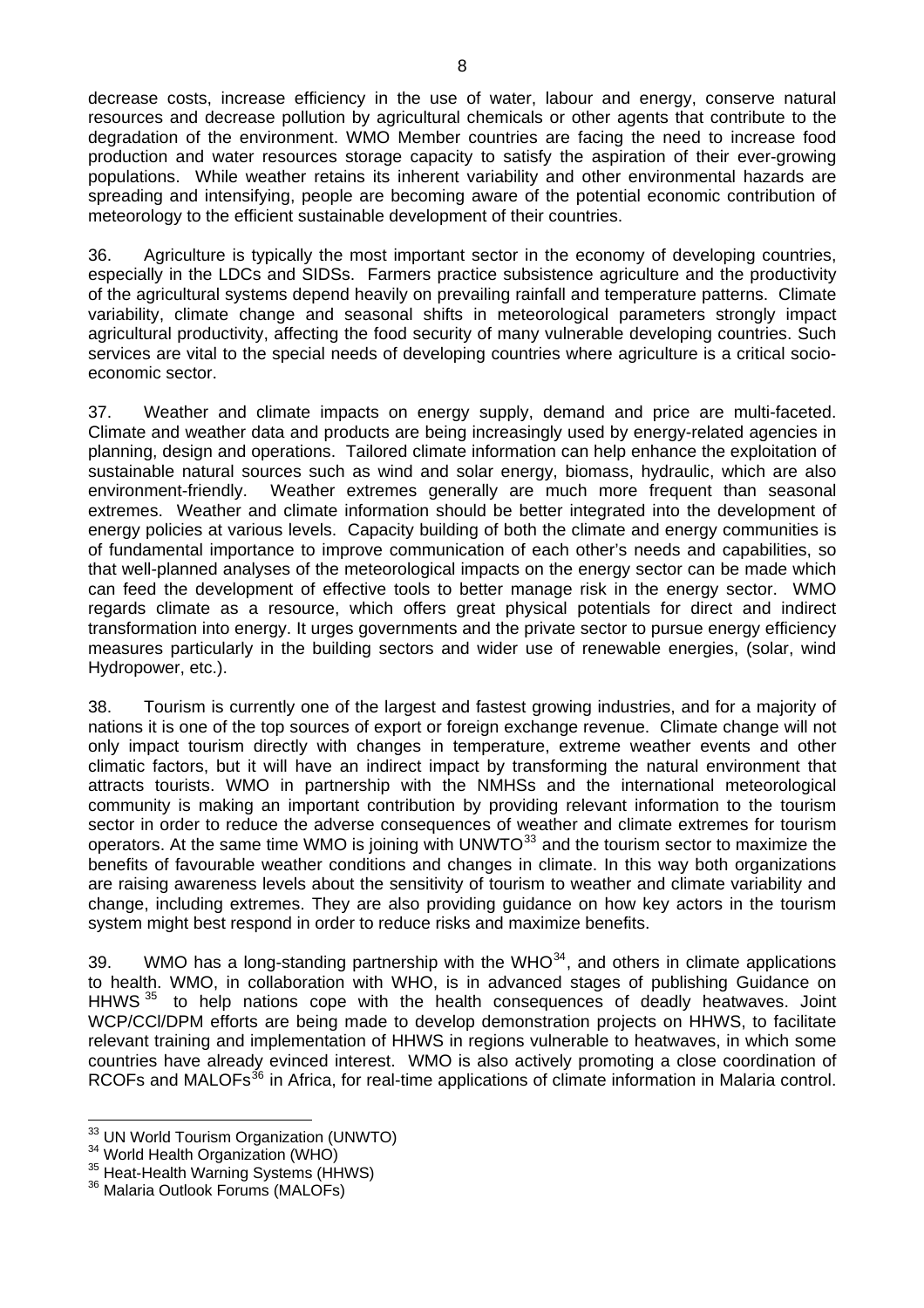Additionally, AREP/THORPEX and GCOS have taken up several initiatives on climate and health in Africa. The CCl ad hoc ET is also in the process of developing a position paper on the utility of climate prediction to health decisions and an on-line virtual library of relevant research on this topic. Such efforts can feed into multi-hazard Early Warning Systems with climate and health applications to other vulnerable regions.

40 WMO recognizes that the rapid urban population growth would have serious consequences to the health and well-being of an increasing share of the world's population, which would be at risk from the effects of urban climate hazards. There is therefore a need to develop building codes for reducing vulnerability in high-risk areas, and adapting to new statistics of extreme values. To address this issue, WMO is updating a Technical Note on building climatology, and a WCP/CCl/DPM project has been formulated on Integrating Hydrometeorological Risk Assessment in Urban Planning and Building Design.

41. Climate research of direct end-user value is co-coordinated worldwide by the WCRP. For example the 2006 WCRP Workshop on Understanding Sea-level Rise and Variability concluded that since 1992 the global mean sea level has been rising at a rate of  $3.2 \pm 0.4$  mm a year, based on combination of tide gauge and altimetry data compared to  $1.7 \pm 0.3$  mm a year from tide gauges over the previous century (see Statement). This is faster than the rate of 0.1 to 0.2 mm per year that has characterised the previous several millennia. Sea level rise is a result of thermal expansion of the ocean, melting of ice sheets and glaciers, changes in water storage on land, alterations in gravity and geometry of the ocean basin and coasts. Early warning of changing risks and of specific ocean inundation, especially during intense storms, is vital for national infrastructure planning and adaptation strategies. WCRP plans on holding subsequent Sea-level Rise workshops every two years especially for Least Developed Countries and Small Island Developing States.

42. WMO and ICSU initiated the IPY<sup>[37](#page-9-0)</sup>, 2007-2008, a major intensive burst of internationally coordinated, interdisciplinary, scientific research and observation in the Earth's Polar Regions. WMO, through the NMHSs of its Members, will be offering substantial contributions to the IPY in the areas of polar meteorology, oceanography, glaciology and hydrology, in terms of scientific research and observations. The Polar Regions are of great significance in the global climate system and IPY will provide valuable contributions to the assessment of climate change and its impacts.

#### **At the policy level**

43. WMO considers climate change issue in the context of sustainable development, which encompasses also the economic and social dimensions–such as, in this case, the links with energy, poverty and health. This vision (a) reinforce the centrality of multilateral participatory decision making frameworks; (b) link climate change to the sustainable development of energy, transport and land use, and more generally to less carbon-intensive world economic development; (c) underscore the need to advance rapidly in both mitigation of emissions of greenhouse gases and adaptation to the local effects of climate change; and (d) emphasize the need for actions by governments and the private sector, and thus of market and non-market approaches, taking into account the principles enshrined in the UNFCCC, in particular, cost effectiveness, efficiency and equity.

44. WMO emphasizes the centrality of the UNFCCC and the Kyoto Protocol in moving forward the global discussion on cooperative multilateral action to address climate change. In particular, it emphasizes the importance of rapid advance in the area of adaptation and of ambitious multilateral support to countries (particularly SIDS), and that are more vulnerable to the effects of climate change.

<span id="page-9-0"></span> $\overline{a}$ <sup>37</sup> International Polar Year (IPY)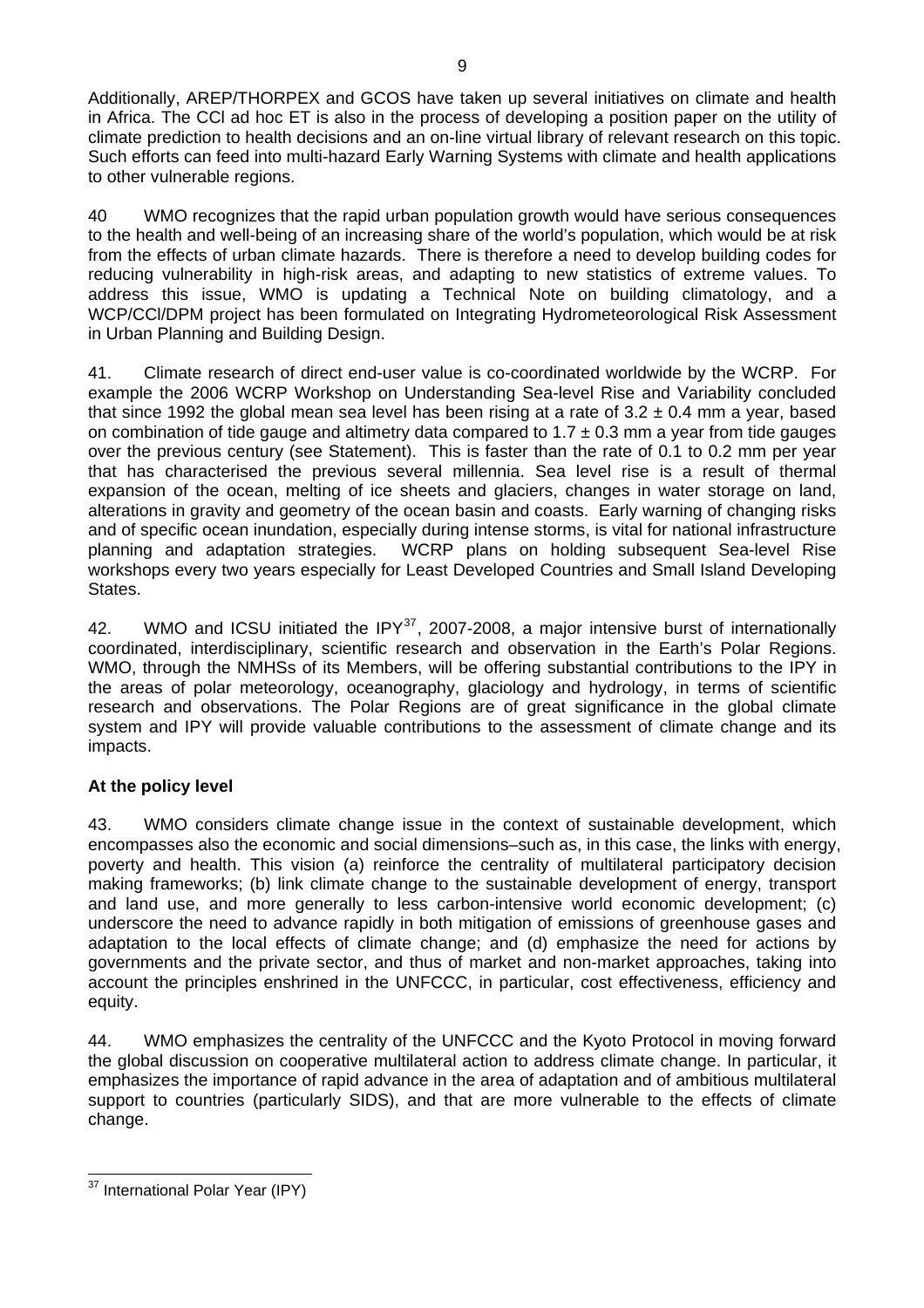45. WMO emphasizes the importance of strengthening the existing international framework required to coordinate national and institutional scientific efforts to monitor, detect, attribute and understand current climate change and to project future climate changes. Elements of this framework exist in the international programmes supported by ICSU, WMO, (UNEP and UNESCO<sup>[38](#page-10-0)</sup>.

46. Capacities of countries to adapt and mitigate impacts of climate variability and change can be enhanced when climate policies are integrated with national development policies including economic, social and other environmental dimensions. Climate mitigation and adaptation options can yield ancillary benefits that meet human needs, improve well being, and bring other environmental benefits. Countries with limited economic resources and low level of technology are often highly vulnerable to climate change and other environmental problems. WCRP in collaboration with the ICTP<sup>[39](#page-10-1)</sup> will host the Interpreting Climate Change Simulations: Capacity Building for Developing Nations seminar in November 2007. Participants from developing and least developed nations in Africa, Asia and Central and South America will be invited to attend.

47. The effectiveness of climate policies can be enhanced when they are integrated with broader strategies designed to make national and regional development paths more sustainable. This occurs because of the impacts of natural climate variation and changes, climate policy responses, and associated socio-economic development will affect the ability of countries to achieve sustainable development goals, while the pursuit of those goals will in turn affect the opportunities for, and success of, climate policies.

#### **At the Implementation level**

48. WMO promotes science-based decision-making at national and global levels and also promotes the enhanced engagement by other UN agencies at national and local levels, of the scientific information provided by the WMO/UNEP joint body of the IPCC.

49. WMO supports strengthening the contribution of national governments, regional and UN organisations to systematic observation for climate change studies managed by GCOS and adequate measurement of relevant variables describing climate variability and change, as well as analysis of possible future climate scenarios. Such analyses should also provide the information needed for adaptation planning aimed at reducing vulnerability to impacts of climate variability and change.

50. WMO recognises that every major social, economic and environmental sector is sensitive to climate variability and change, both of which are significant factors in each sector's sustainable development. To this effect, it encourages improvement of policy formulation and operational decision-making in climate sensitive sectors by more widespread use of climate knowledge and information in managing risks and exploiting opportunities.

51. WMO emphasizes that climate-related risk management requires multidisciplinary collaborations and a cross-disciplinary exchange of information that can be achieved through interfacing institutes and processes. It further believes that on-going collaboration at national and regional scales between sectoral partners and climate information providers will benefit all parties.

52. WMO recommends that collaborative mechanisms should be developed to facilitate needs and requirements driven activities in climate-related risk management, and that they be used to improve the quality and efficiency of practices of climate-related risk management to the benefit of all. These mechanisms could promote: development of decision-support tools and capacity building in climate-related risk management.

 <sup>38</sup> United Nations Education, Scientific and Cultural Organisation (UNESCO)<br><sup>39</sup> International Centre for Theoretical Physics (ICTP)

<span id="page-10-1"></span><span id="page-10-0"></span>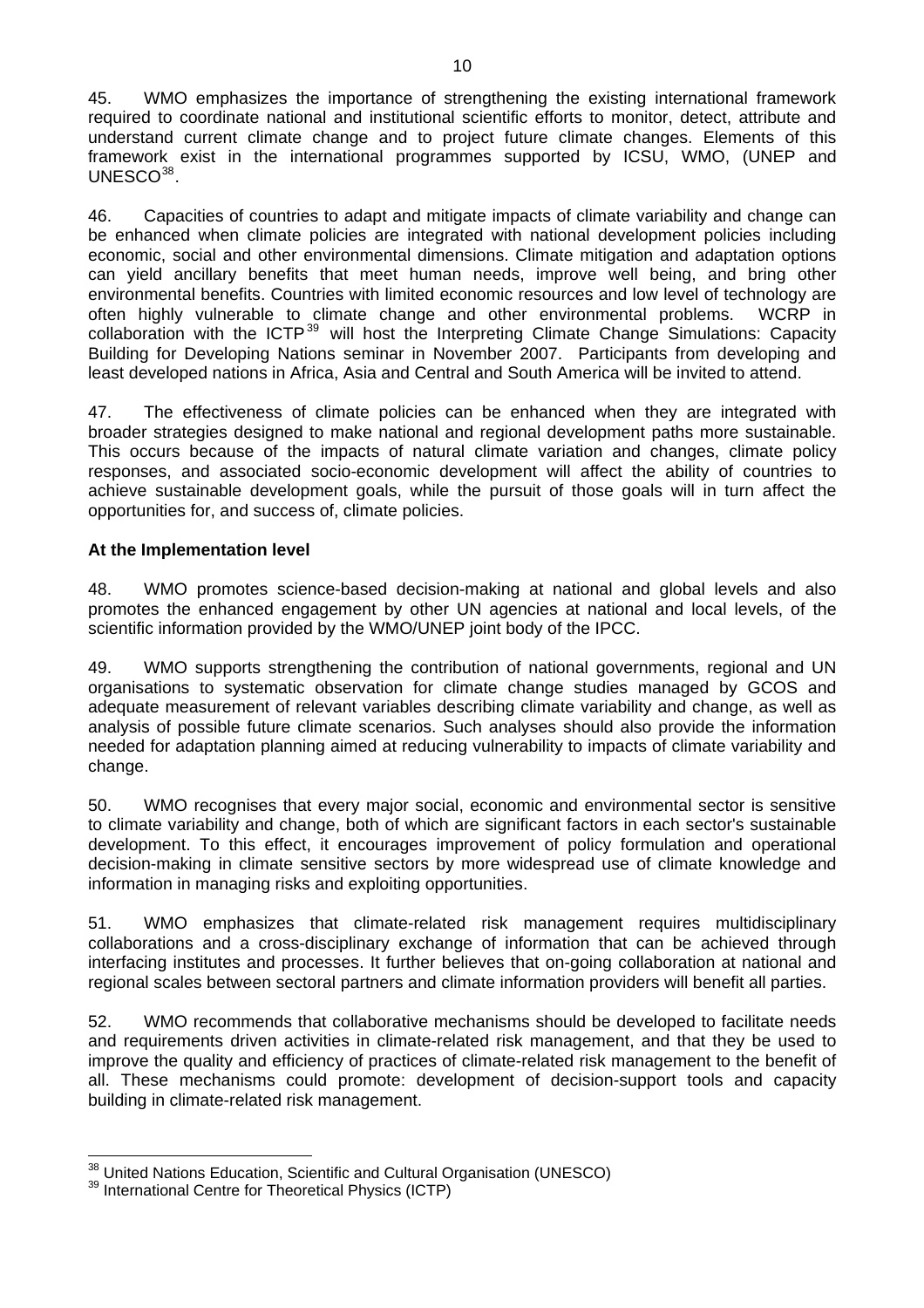53. As far as adverse impacts of climate change are concerned, WMO emphasises the need to make reference to the likely relationship between climate change and natural disasters (floods, droughts, heat waves, etc.) and supports adaptation practices supplemented by mitigation. In light of this, the WCRP has a role as the international coordinator of world climate research to provide guidance on the nature and occurrence of climate extremes and also a framework under which observations and projections of climate extremes can be assessed. Through its new initiative on Climate Extremes, WCRP aims to summarize, compare and assess definition(s) of extremes, to develop a common language amongst researchers and end users and to design an Intercomparison framework through which both observations, climate model representations of extremes and projections of climate can be assessed and by which changes in climate extremes can be better evaluated.

54. WMO has recently started working with other UN Agencies and Governments to plan for a possible WCC-3 and believes that it can contribute to already established initiatives like the UK-led post Gleneagles dialogue on climate change and help developing countries and regions obtain full benefit from expertise and knowledge for decision-support systems and tools relevant to local needs. The benefits from a WCC-3, focused on seasonal to inter-annual prediction, would be of direct interest and relevance to policy makers, the media and the public. The conference has the potential to:

- Contribute to significant and immediate socio-economic benefits, including the prevention and mitigation of the impacts of natural disasters;
- Link very strongly into internationally agreed development goals, such as the UN MDGs, poverty reduction strategies, and the Hyogo Framework of Action for Disaster Risk Reduction.

55. WMO notes that over the last decade major advances have occurred in understanding and in predicting climate variability for time periods from a month to a season to a year in advance (and sometimes even longer). These scientific advances have been motivated by the ever-increasing demand for climate predictions in decision making and have led to the increasing application of climate information to the needs of the world's nations for improving public health and safety, sustained economic development and stable societal infrastructures. Examples of sectors that have benefited from the application of climate knowledge and prediction include aviation and marine transport, agriculture and food security, health, water resource development, use and conservation, energy supply and allocation, and the management and conservation of biodiversity. Climate knowledge and applications have also been used in international, national, and local planning and response to the impacts of natural disasters associated with climate extremes. This includes reducing the impacts of floods, droughts, tropical and extratropical cyclones, extreme temperatures, avalanches and landslides, and human, animal and plant disease outbreaks.

56. Adapting to climate variability, rapid and abrupt climate changes and their potential impacts poses challenges and offers opportunities for the management of resources and for national and local infrastructures and economies. The pressures of high population densities and intensified land use, such as the extension of human settlements and activities into high risk zones accelerate the demand for effective early warning systems and for effective management of climate-sensitive resources.

57. Many developing countries are highly susceptible to setbacks from climate extremes and thus are dependent on improving their use of climate information for achieving their economic and societal goals. Rural food production and water resource development and management are highly dependent on good information on climate variability; yet the availability of and capacity to utilize climate information is limited in many countries, particularly the least developed countries. Human mortality rates from diseases such as malaria are also influenced by climate variability. Ensemble climate prediction applications significantly improve early-warning techniques such as those for malaria outbreaks. In many regions, there is limited use of climate information for sustaining economic development. It is important to find ways for all countries to cope with climate variability